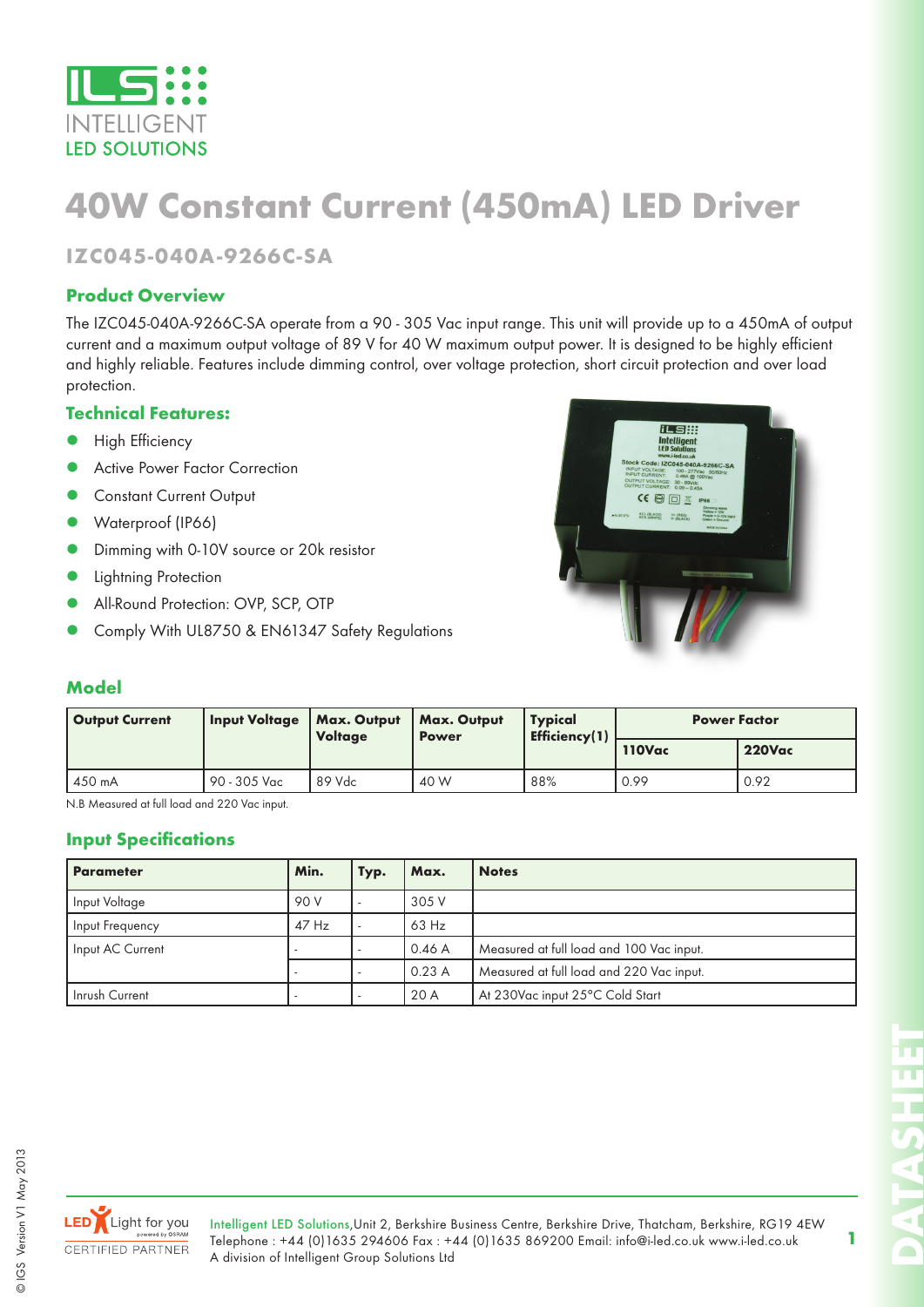# **www.i-led.co.uk**

#### **Output Specifications**

| <b>Parameter</b>                             | Min.  | Typ. | Max.            | <b>Notes</b>                                                                                                                            |
|----------------------------------------------|-------|------|-----------------|-----------------------------------------------------------------------------------------------------------------------------------------|
| Output Current Range I <sub>o</sub> = 450 mA | 428mA |      | 473mA           |                                                                                                                                         |
| Output Voltage Range I <sub>o</sub> = 450 mA | 30V   |      | 89V             |                                                                                                                                         |
| Ripple and Noise (pk-pk)                     |       |      | 10% $V_{\odot}$ | Measured by 20 MHz bandwidth oscilloscope and the output paral-<br>leled a 0.1 uF ceramic capacitor and a 10 uF electrolytic capacitor. |
| Line Regulation                              |       |      | 2%              |                                                                                                                                         |
| Load Regulation                              |       |      | 5%              |                                                                                                                                         |
| Turn-on Delay Time                           |       |      | 3S              |                                                                                                                                         |
| Output Overshoot / Undershoot                |       |      | 10%             | When power on or off.                                                                                                                   |

### **Protection Functions**

| <b>Parameter</b>                          | Min.                                                                                                                                                          | Typ.               | Max. | <b>Notes</b>                                                                                 |  |
|-------------------------------------------|---------------------------------------------------------------------------------------------------------------------------------------------------------------|--------------------|------|----------------------------------------------------------------------------------------------|--|
| Over Voltage Protection<br>$H_0 = 450$ mA |                                                                                                                                                               | 116V               |      | Hiccup mode. The power supply shall be self-recovery when the fault<br>condition is removed. |  |
| Over Load Protection                      |                                                                                                                                                               | 1.25P <sub>o</sub> |      | Hiccup mode. The power supply shall be self-recovery when the fault<br>condition is removed. |  |
| <b>Short Circuit Protection</b>           | No damage shall occur when any output operating in a short circuit condition. The power supply shall<br>be self-recovery when the fault condition is removed. |                    |      |                                                                                              |  |

# **General Specifications**

| <b>Parameter</b>                                                                           | Min.                                                       | Typ.             | Max. | <b>Notes</b>                                                               |  |  |
|--------------------------------------------------------------------------------------------|------------------------------------------------------------|------------------|------|----------------------------------------------------------------------------|--|--|
| No Load Power Dissipation                                                                  | $\leq$ 3 W                                                 |                  |      |                                                                            |  |  |
| <b>MTBF</b>                                                                                | 350,000 hours                                              |                  |      | At 110Vac input, full load and 25°C ambient temperature<br>(MIL-HDBK-217F) |  |  |
| Life Time                                                                                  | 150,000 hours                                              |                  |      | At 25°C ambient temperature.                                               |  |  |
| <b>Dimensions</b><br>Inches $(L \times W \times H)$<br>Millimeters $(L \times W \times H)$ | $3.74 \times 2.76 \times 1.26$<br>$95 \times 70 \times 32$ |                  |      |                                                                            |  |  |
| Net Weight                                                                                 |                                                            | 300 <sub>g</sub> |      |                                                                            |  |  |

Note: All specifications are typical at 25 °C unless otherwise stated.

### **Environmental Specifications**

| <b>Parameter</b>      | Min.             | Typ. | Max.     | <b>Notes</b>                |  |
|-----------------------|------------------|------|----------|-----------------------------|--|
| Operating Temperature | $-20 °C$         |      | $+70 °C$ | Humidity: 10% RH to 100% RH |  |
| Storage Temperature   | -40 $^{\circ}$ C |      | $+85 °C$ | Humidity: 5% RH to 100% RH  |  |



© IGS Version V1 May 2013

©IGS Version V1 May 2013

Intelligent LED Solutions,Unit 2, Berkshire Business Centre, Berkshire Drive, Thatcham, Berkshire, RG19 4EW Telephone : +44 (0)1635 294606 Fax : +44 (0)1635 869200 Email: info@i-led.co.uk www.i-led.co.uk A division of Intelligent Group Solutions Ltd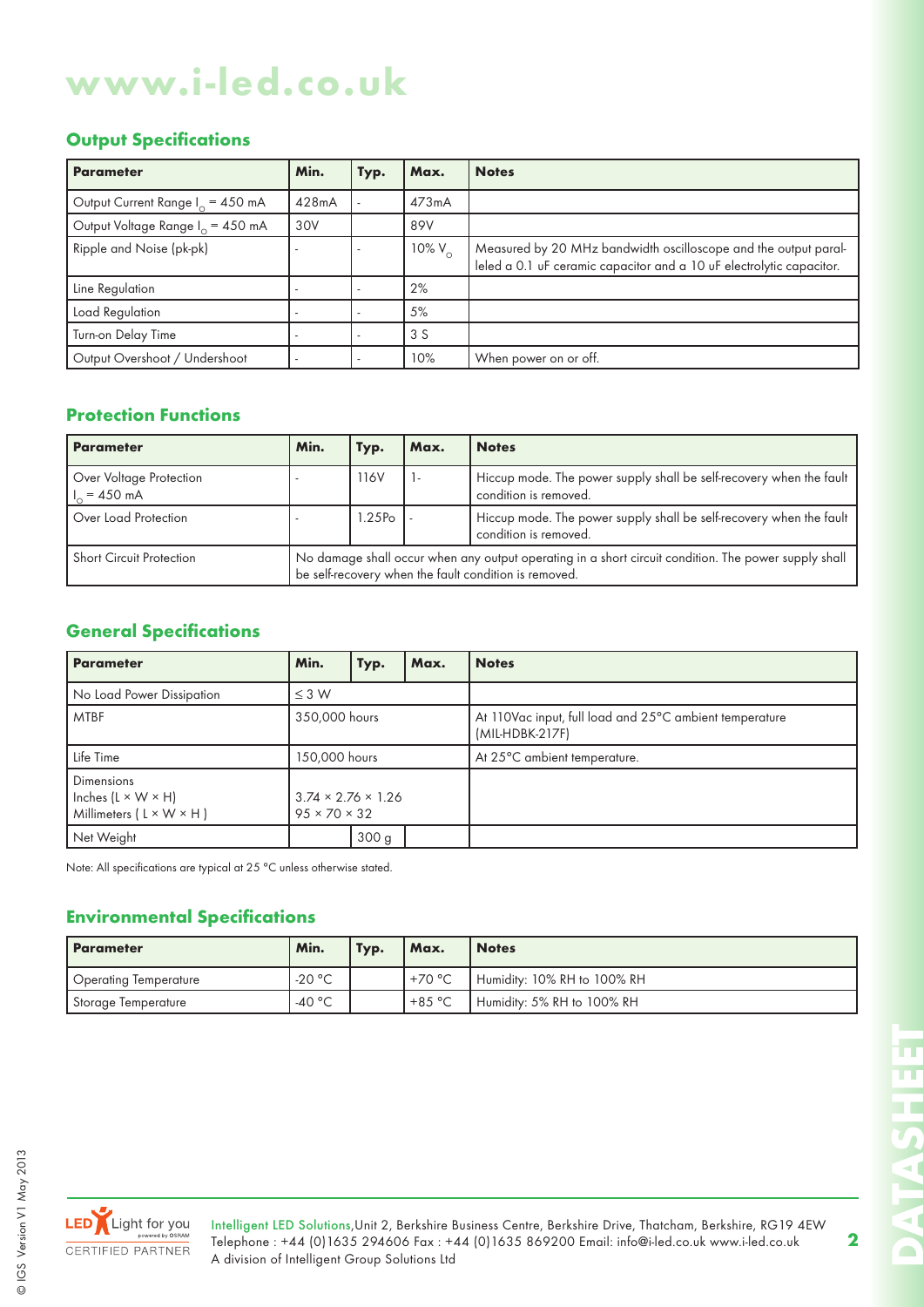# **www.i-led.co.uk**

# **Safety & EMC Compliance**

| <b>Safety Category</b> | Country      | <b>Standard</b>                                                                                                    |  |  |
|------------------------|--------------|--------------------------------------------------------------------------------------------------------------------|--|--|
| <b>CUL</b>             | USA & Canada | UL8750 Compliance to UL1310 Class2, UL1012 UL953,<br>CAN/CSA-C22.2 No. 0, CSA-C22.2 No. 107.1, CSA-C22.2 No. 250.0 |  |  |
| <b>CE</b>              | Europe       | EN61347-1, EN61347-2-13                                                                                            |  |  |
| <b>EMI Standards</b>   |              | <b>Notes</b>                                                                                                       |  |  |
| EN 55015               |              | Conducted emission Test & Radiated emission Test with 6 dB margin                                                  |  |  |
| EN 61000-3-2           |              | Harmonic current emissions                                                                                         |  |  |
| EN 61000-3-3           |              | Voltage fluctuations & flicker                                                                                     |  |  |
| EN 61000-4-2           |              | Electrostatic Discharge (ESD): 8 kV air discharge, 4 kV contact discharge                                          |  |  |
| EN 61000-4-3           |              | Radio-Frequency Electromagnetic Field Susceptibility Test-RS                                                       |  |  |
| EN 61000-4-4           |              | Electrical Fast Transient / Burst-EFT                                                                              |  |  |
| EN 61000-4-5           |              | Surge Immunity Test: AC Power Line: line to line 2 kV, line to earth 4 kV                                          |  |  |
| EN 61000-4-6           |              | Conducted Radio Frequency Disturbances Test-CS                                                                     |  |  |
| EN 61000-4-8           |              | Power Frequency Magnetic Field Test                                                                                |  |  |
| EN 61000-4-1-1         |              | Voltage Dips                                                                                                       |  |  |
| EN 61547               |              | Electromagnetic Immunity Requirements Applies to Lighting Equipment                                                |  |  |

#### **Mechanical Outline**





LED Light for you CERTIFIED PARTNER

Intelligent LED Solutions,Unit 2, Berkshire Business Centre, Berkshire Drive, Thatcham, Berkshire, RG19 4EW Telephone : +44 (0)1635 294606 Fax : +44 (0)1635 869200 Email: info@i-led.co.uk www.i-led.co.uk A division of Intelligent Group Solutions Ltd

π